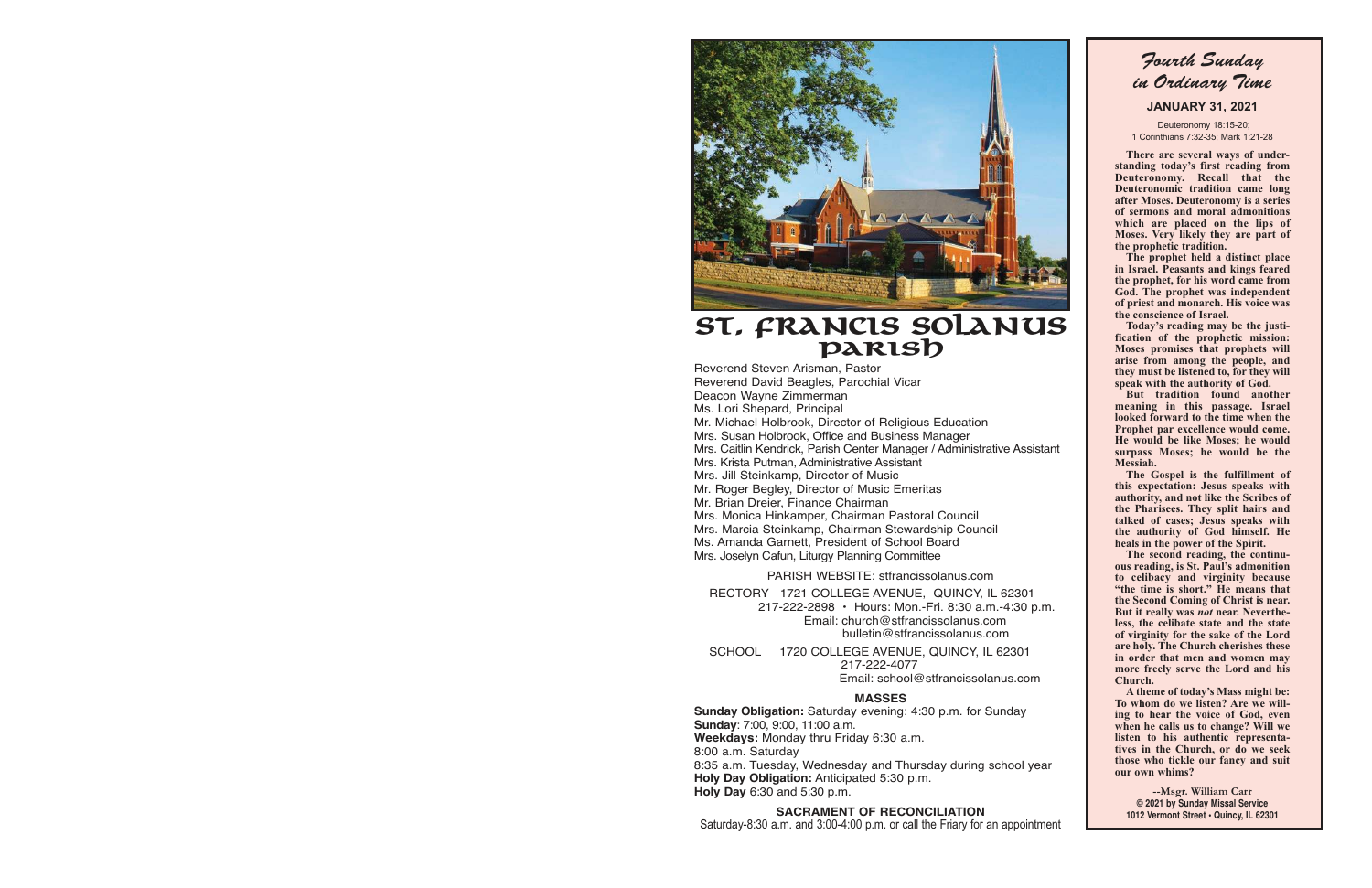# **The Five Precepts of the Catholic Church** 4<sup>th</sup> Sunday in Ordinary Time **January 31, 2021**

## **(Final Part)**

The *Precepts of the Catholic Church* are a description of the **absolute minimum** actions required of Catholics regarding the Church. If you haven't started these precepts, now is the time to start and never stop.

- *4. You shall observe the days of fasting and abstinence established by the Church.* "The fourth precept ensures the times of ascesis and penance which prepare us for the liturgical feasts and help us acquire mastery over our instincts and freedom of heart."
- *5. You shall help to provide for the needs of the Church.* "The fifth precept means that the faithful are obliged to assist with the material needs of the Church, each according to his own ability."

(These quotations have been from the *Catechism of the Catholic Church*, in its section about the Precepts of the Catholic Church [#2041-3].)

The final two precepts of the Church that we haven't yet covered are about fasting and abstinence and providing for the needs of the Church. Like the other precepts of the Church these last two are of utmost importance for the life of faith. We have lost our sense of penance in the Church. For much of the history of the Church members wouldn't think the Lord loved them enough if they didn't have struggles and suffering in their life. They saw that suffering was such a gift that brought them closer to the Lord, and they found it to be a gift as they believed it meant they were close enough to the Lord they would be gifted suffering to unite them even closer to Christ and His suffering on the cross to atone for their sins. If people didn't suffer enough, they would do penances and sacrifices. Today we see suffering and struggle as punishment from God. I think we need to embrace some of the ideas of our past, although keep ourselves in moderation with our penances. Abstaining from meat on certain days, including the Fridays of Lent and on Fridays in general, abstaining from many foods or television or social media or your smart phones, etc.We still are called to abstain from meat on ALL Fridays, unless you replace that abstaining from meat with some other form of abstinence or fasting. Fasting is limiting the amount of food one eats. One may just fast from just one meal as an addition to their other fastings that are mandated by the Church on Ash Wednesday and Good Friday. There are other penances that people still choose like cold showers, less heat or air conditioning, working out, and many others. As in all things we need to make sure we care for our health. Abstaining, fasting, sacrifices, and penances bring us closer to God and help to teach us self-restrain and self-discipline which apply well in overcoming our sins and in mastering the spiritual life.

The final precept is our response to God. The Lord gives us everything we have and everything that we are. How do we respond to those many blessings? This response is called stewardship. This isn't just about money, (although yes money must be a part of that response) as we have come to hear more and more about stewardship in our parish. If we are giving nothing to the needs of the Church, we have not found the gratitude for the blessings the Lord has given us. We have so much to be grateful for to those who have come before us, and we must continue to keep up what they have given us as a foundation and continue to see how the Lord is calling our parish to grow and serve. No one should be giving nothing to the parish, which yes is a double negative, which means we must give something to the parish. If even talking about not giving is impossible, the double negative, then we must choose to respond. If you are someone who gives nothing, start by giving even just a few bucks every time you come to Mass. Choose not to go to the coffee shop once that week, or eating out once that week, and put that money in the collection instead. You will see that in giving you receive even more, and that it is impossible to out give the Lord. You may think it isn't possible to give anything, but then you need to recheck your priorities. But also, the precept of providing for the needs of the Church isn't just money, but that must be some part of it. To provide for the needs of the Church should also mean to give your time and talents. Much of the work around our Church is gifted by craftsmen who helped build and shape our parish by their very hands. Give your time in volunteering in our parish, our school, our Scouts, our food bank, our quilters, our Austin's Army, and on and on. Find ways of responding to the generosity of God, and you will see in your giving you receive more and more from God, especially in the faces of those you serve.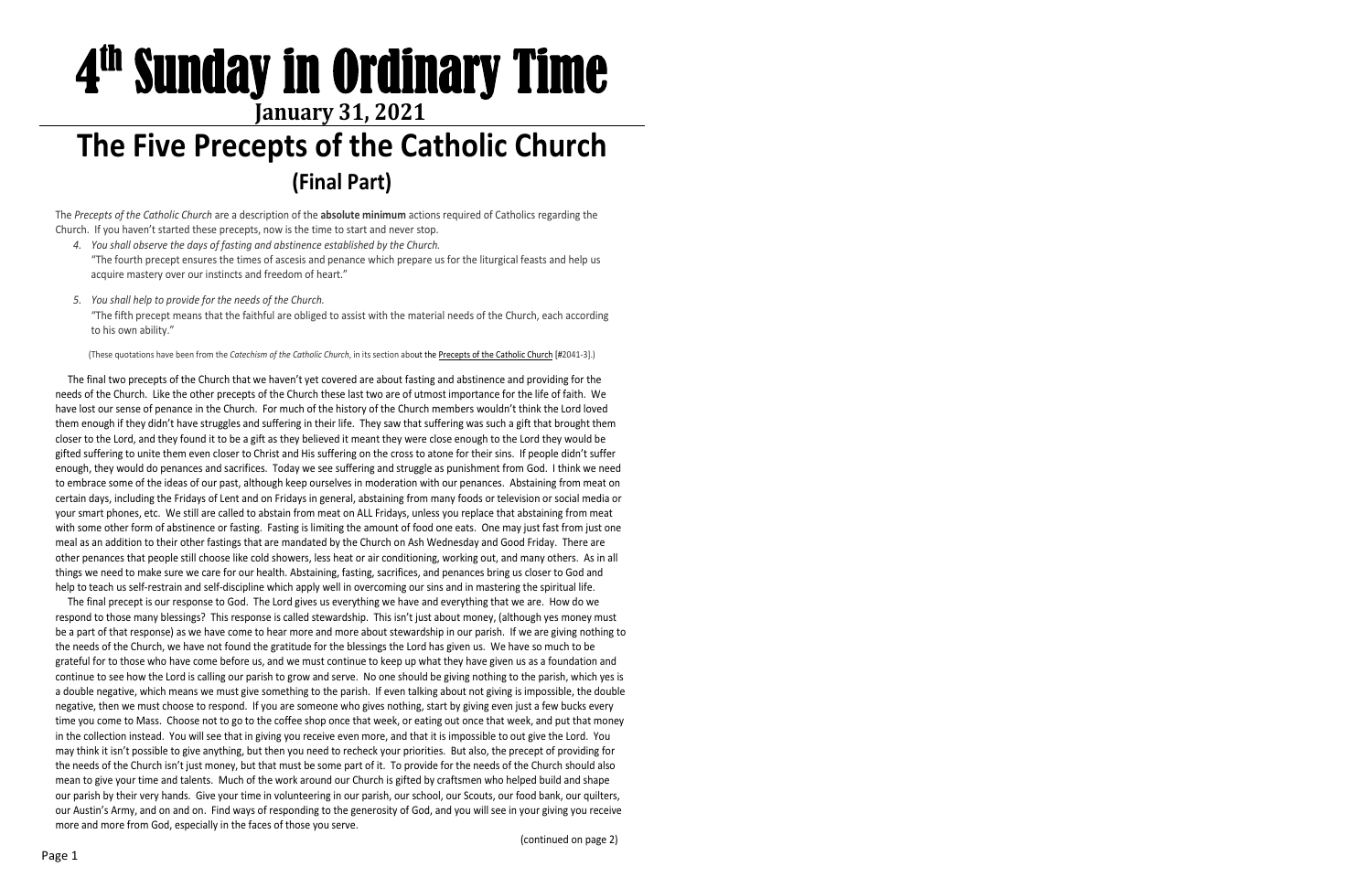Remember these 5 precepts we have been discussing are just the basics and foundation of being an active practicing Catholic. Strive to meet these precepts and your life of faith will come alive. Exceed these precepts and you will be amazed at where this takes you in the life of faith. It will open your eyes to see God and open your heart to receive his grace. These precepts and exceeding them will transform your lives and bring life to our parish that will draw so many to Christ.



| <b>February 1</b><br>Monday | 6:30a.m.   | Ken Goehl                         |  |
|-----------------------------|------------|-----------------------------------|--|
| <b>February 2</b>           | 6:30a.m.   | Roger Cook                        |  |
| Tuesday                     | 8:35a.m.   | Joan Liesen                       |  |
| <b>February 3</b>           | 6:30a.m.   | Vera Ley                          |  |
| Wednesday                   | 8:35a.m.   |                                   |  |
| <b>February 4</b>           | 6:30a.m.   | Judy Mueller                      |  |
| Thursday                    | 8:35a.m.   |                                   |  |
| <b>February 5</b><br>Friday | 6:30a.m.   | Delores Mast                      |  |
| February 6                  | 8:00a.m.   | For the Sanctity<br>of the Unborn |  |
| Saturday                    | 4:30 p.m.  | Jeanette Geise                    |  |
| <b>February 7</b>           | 7:00a.m.   | Vera Lev                          |  |
| Sunday                      | 9:00a.m.   | Jacob Hall                        |  |
|                             | 11:00 a.m. | <b>St. Francis Parishioners</b>   |  |

### Funeral Mass Servers

Are you interested in serving in a new ministry? We are looking for volunteers who could be available on weekdays and Saturdays to help serve at a Mass of Christian Burial.We do give thorough training to all volunteers and make sure everyone is comfortable in this role, in addition we try to pair you up with an experienced server for the first few Masses that you would help with. With more volunteers, the frequency of you being called would be less, therefore being flexible for all. Please consider offering your talent and time to this ministry. If you are interested or have questions, feel free to call or email the Parish Office at 222-2898 or church@stfrancissolanus.com.

| <b>Year to Date Totals</b>  |             |                             |                                         |
|-----------------------------|-------------|-----------------------------|-----------------------------------------|
| 7/1/2020 through 12/31/2020 | Actual      | <b>Budget</b>               | (-/+)                                   |
| Regular Church Support      |             | \$606,154.14   \$652,743.73 | $-$46,589.59$                           |
| Annual School Fund          | \$57,367.54 | \$70,946.74                 | $-$13,579.20$                           |
|                             |             |                             | \$663,521.68 \$723,690.47 - \$60,168.79 |

# Parish Support January 16-17

#### \*\*CORRECTION\*\*

| 12 Little Angels            |    | 45.00     |
|-----------------------------|----|-----------|
| Alaska Sister Parish        | Ś. | 83.00     |
| <b>Annual School Fund</b>   | \$ | 3,592.50  |
| <b>Children's Envelopes</b> | \$ | 9.55      |
| Church Support              | Ś  | 49,103.50 |
| <b>Food Pantry</b>          | \$ | 45.00     |
| Loose Collection            |    | 541.00    |
|                             |    | 53,419.55 |

# Parish Support January 23-24

| Loose Collection            |    | 444.35<br>13,710.35 |
|-----------------------------|----|---------------------|
| <b>Food Pantry</b>          | \$ | 317.00              |
| Church Support              | ς  | 11,067.00           |
| <b>Children's Envelopes</b> | \$ | 8.00                |
| Annual School Fund          | \$ | 1,614.00            |
| Alaska Sister Parish        | Ś  | 250.00              |
| 12 Little Angels            | \$ | 10.00               |

## *Thank you for your generosity!*

# *Thank you for your generosity!*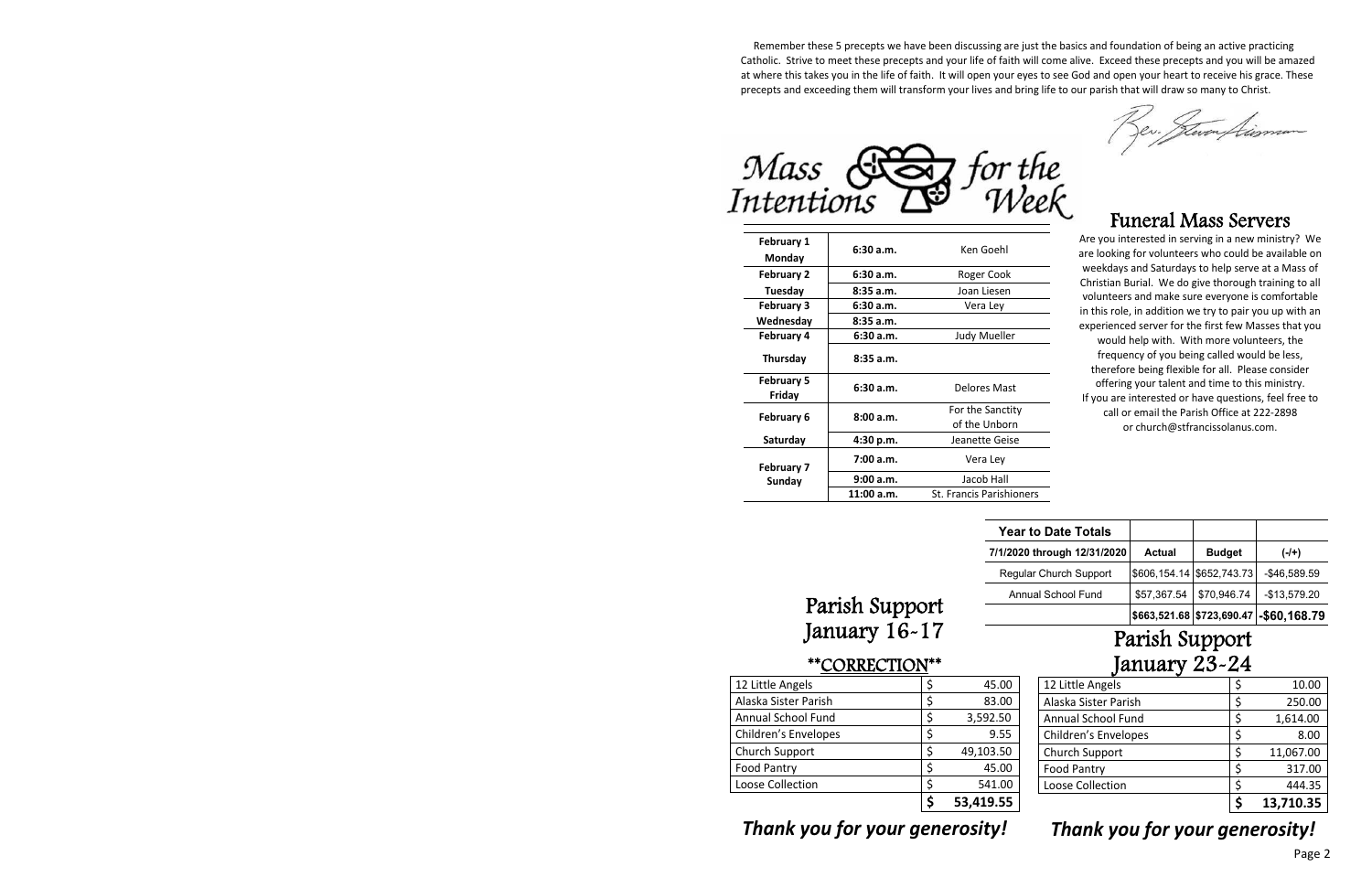## Quincy Notre Dame Job Openings

QND has the following positions open for the 2021-22 school year:

*<i><u>Full-time Science Teacher</u> Full Time English Teacher and*

#### $Part-time Choral Director$

Must have secondary certification. All candidates should send on or before Friday, February 5, a cover letter, resume and two letters of reference to QND Principal Mark McDowell, mmcdowell@qndhs.org

## "Toilet" Bowl of Giving

Thrive Chiropractic is sponsoring a Toilet Bowl of Giving with their clients this year,

which is a twist on the previous "Souper Bowl of Giving" that has been done in the past during the NFL playoffs and Super Bowl. This year, because of the Pandemic, Thrive Chiropractic will ask clients to bring in hygiene and cleaning items to assist those in need to promote cleanliness and prevent illness, especially COVID-19. Then, Adam and Dr. Daryle Hightower match what clients have brought in to double the donation! This Campaign will last through February 7 which is Super Bowl Sunday! So, as parishioners we have the opportunity to join this

effort for the Food Pantry and help the clients that come to the pantry.

The following are the items to be donated to the St. Francis Food Pantry for the "Toilet Bowl of Giving": Toilet Bowl Cleaner, Bar Soap, Shampoo, Liquid Hand Soap, Toothpaste, Hand Sanitizer, Laundry Detergent, Dish Soap, Disinfectant Spray, Paper Towels and Toilet Paper





### Valentines for Seniors Card Drive

St. Francis has been invited by Senator Jill Tracy and her legislative office, to participate in a Valentine's Day Card Drive for the seniors who are living in assisted-living and

long-term care facilities in the 47<sup>th</sup> Senate District. In the midst of unprecedented times, we would like to let

local seniors know that we are thinking of them. There is no particular format to follow with these cards, so please feel free to be creative! These cards can be festive or decorative, handwritten, encouraging with uplifting notes, drawings, etc.

If you would like to participate, you may drop off your cards to Jill Tracy's office at 3701 East Lake Center Drive, Quincy, IL 62305 by February 10.

If you have any questions or want to let Jill Tracy's office know you are participating,

please contact Helen Mayfield at hmayfield@adams.net.

### Street Closure

Anyone who has been around our parish knows that the street between the Church and School is a hazard for our students and for our parishioners. People drive very fast down College Ave. and create a hazard for anyone crossing the street or for our students who play and cross that street during recess. Even with the barricades there have been too many instances that have caused concern for the safety of our students, which is a great concern. We are looking

to petition the City Council to close the street permanently. The plan will be to permanently close the end at 18th street and then put raising and lowering barriers at the other end of 17th street so that we still can have access when needed and for emergencies. We will have a plan in the bulletin and a rendering as we move forward. It will be of great benefit to our parish. I thank Dave Bauer and Jeff Bergman, our aldermen here in Ward 2, for their guidance in this project. I am truly grateful. Please, if you have any questions, concerns, or support,

reach out to myself or any of our Parish Council members.

–Fr. Arisman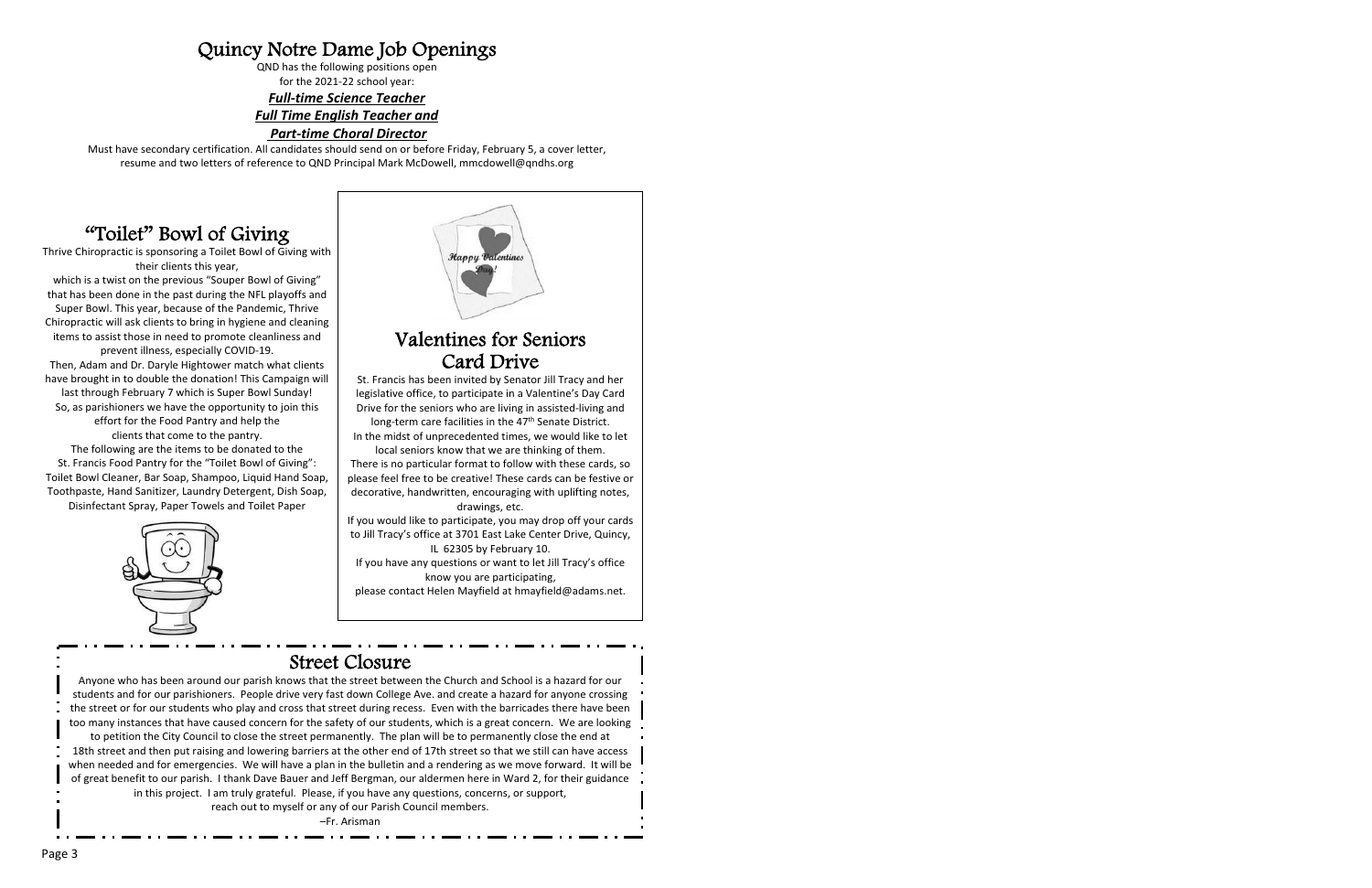## Boy Scout Soup Supper

St. Francis Scouts BSA Committee is sponsoring a to-go soup supper on Saturday, February 6 from 4:00-7:00 p.m. at the St. Francis Parish Hall. The Committee will be serving a choice of three soups – chicken noodle, chili, and hot spicy chili soup**.** In addition, there will be baked potato and dessert offered. Tickets are \$7 each. We will be offering a walk up to-go service as well as a drive-thru service for easy

pickup. This year we are also selling "soup only" to-go options that would make a great addition to your family Super Bowl party. A 24-ounce container will be sold for \$7 each and a half gallon container will be sold for \$20 each. Proceeds will go to the Cub Scouts and Scouts BSA Troops of St. Francis Solanus Church.





# Ash Wednesday Fish Dinner

Wednesday, February 17 serving from 4:00 p.m. to 7:00 p.m. \$10 per meal Drive Thru, Eat In or Carry Out. Serving Cat Fish Fillets, American Potato Salad, Baked Beans, Cole Slaw plus Macaroni and Cheese All in Carry-Out containers to keep lines short.

## Mass Sign-Ups

St. Francis Parish is going to stop taking reservations for weekend Masses. We feel that our Parishioners are doing a good job with respecting the temporary limited capacity numbers. If we encounter problems by not taking these reservations, then we will go back to using the sign-up genius program. Thank you for your cooperation through these difficult times. Mass Sign-Ups<br>
St. Francis Parish is going to stop taking<br>
Holy Name<br>
Holy Name<br>
Holy Name<br>
Boing a good job with respecting the temp

## Holy Name News

Next meeting, Wednesday, February 10 at 6:00 p.m. Food and beverages served after the meeting. Bring a friend along!

# Thanks So Much

Thank you for the support of the Parish community who addressed Christmas cards and to the students who made holiday cards for the Christmas card shower for our Parish's nursing home residents. Sharing this special holiday gift means so much to the nursing home residents, especially this past Christmas in light of the challenges of the current state of affairs. A total of 2,204 cards were delivered. Susan Mast and Jane Gregory

## Wedding Anniversary Recognition Mass

On February 13 and 14, we will be honoring those couples who are celebrating Milestone Anniversaries in 2021 at all Masses. Newlyweds celebrating their 1st year of marriage as well as those celebrating 25, 30, 35, 40, 45, 50 or 60+ years of marriage will be called forward after communion and given a blessing. If you will be celebrating one of these anniversaries in 2021, please complete this form and return it to the Rectory by February 10.

Name:

**Date of Anniversary:** \_\_\_\_\_\_\_\_\_\_\_\_\_\_\_\_\_\_\_\_\_\_\_\_\_\_\_\_

**Years Married:** \_\_\_\_\_\_\_\_\_\_\_\_\_\_\_\_\_\_

**Mass you will attend on February 13 or 14:**  $\_$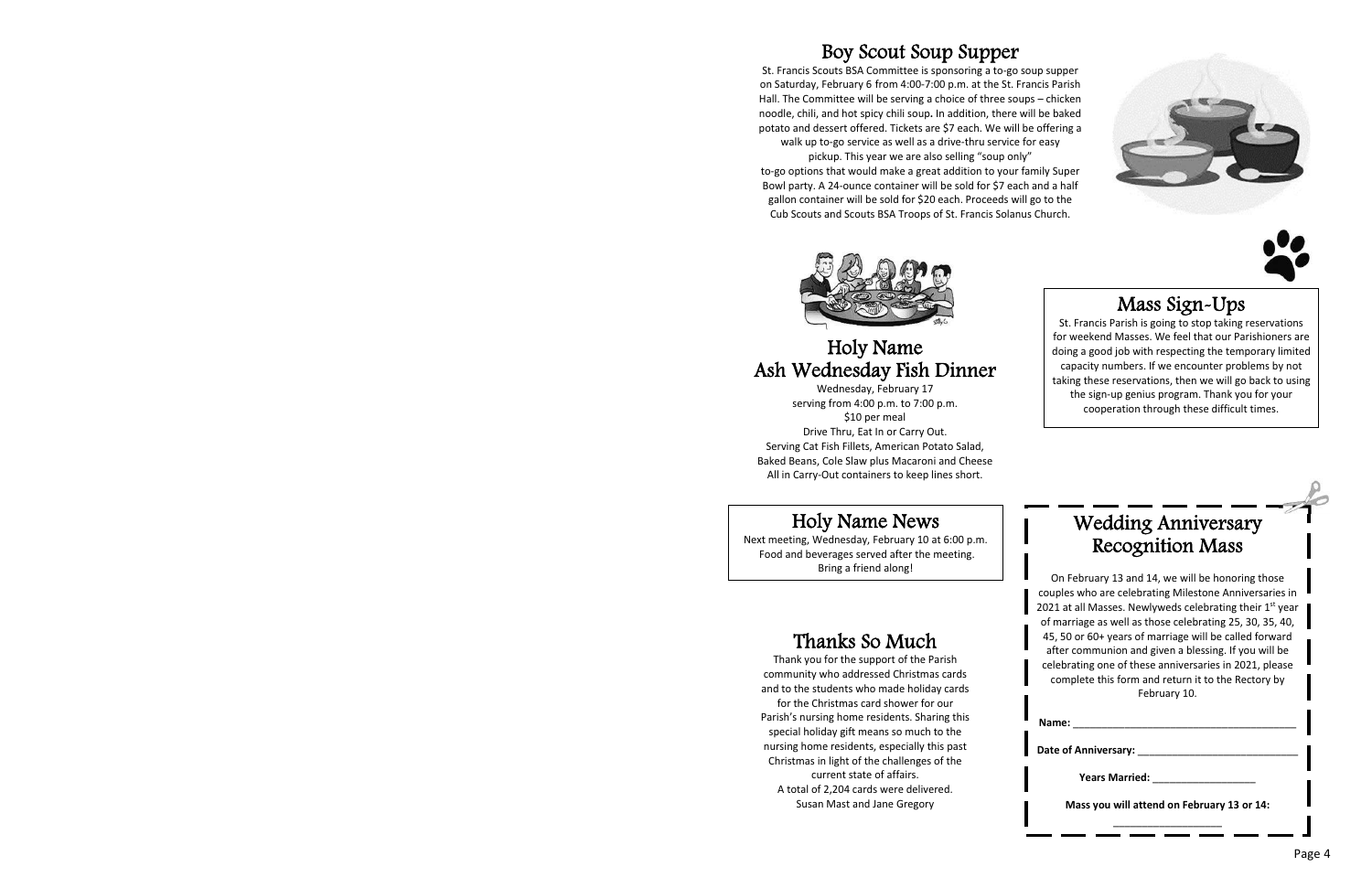

## Change Cancer Campaign

This will be the *ELEVENTH YEAR* for this worthwhile service project. St. Francis School will be collecting change and holding a raffle in school. We are asking for donations to cover the cost of the raffle items or donated items to be raffled. Thank you for your continued support. This event will take place on Friday, February 5. If you would like to donate funds or items, please contact the School Office at 222-4077. Thank you in advance for your prayers during this great fundraiser!

## PTO Face Masks

The St. Francis School PTO is selling black face masks with the St. Francis logo on them. There are child and adult sizes available. \$10 per mask or 3 masks for \$25

## Yearbook Order Forms

Please go online and order a yearbook with Lifetouch. The online code: 13535221. All sales are online this year. Sales end February 26, 2021. (Please do not send any forms and money to the School Office.) Extra 2019-2020 yearbooks now available: Limited quantity  $-$  \$12 each. Call the School Office if interested. 222Ͳ4077

Cold Weather

Please send hats and gloves with your child for outdoor recess. If the wind chill is 34 or above, students will go outside for recess.

# Catholic Schools Week

#### **January 31 – February 5 is Catholic Schools Week.**

Throughout the week, our school children will get to participate in fun activities, including dressing up in random clothing. Here is a peak at what the students will be doing to

|             | celebrate CSW.                                |
|-------------|-----------------------------------------------|
| January 31: | Listen to the Word of God at Mass             |
| Sunday      | Observe the Banner on the Altar               |
|             |                                               |
| February 1: | Genesis 1:1-25 Story of Creation              |
| Monday      | Celebrating Faulty and Staff                  |
|             | Pajama Day and Read Day                       |
|             |                                               |
| February 2: | Genesis 8-9:17 Noah's Rainbow                 |
| Tuesday     | <b>Celebrating Students</b>                   |
|             | Rainbow Dress Day - dress from head to toe    |
|             | in your favorite color                        |
|             |                                               |
| February 3: | Matthew 17:20; Luke 17:6 Mustard Seed         |
| Wednesday   | <b>Celebrating Vocations</b>                  |
|             | <b>Team Spirit Day</b>                        |
|             |                                               |
| February 4: | John 13:1-17 Serving Others                   |
| Thursday    | Silly Sock Day                                |
|             |                                               |
| February 5: | Genesis 37: 1-11 Joseph's Coat of Many Colors |
| Friday      | <b>Celebrating Our Nation</b>                 |
|             | Cancer Color Day                              |
|             |                                               |
|             |                                               |
|             |                                               |
|             |                                               |
|             |                                               |

Catholic Schools<br>Faith, Excellence, Service,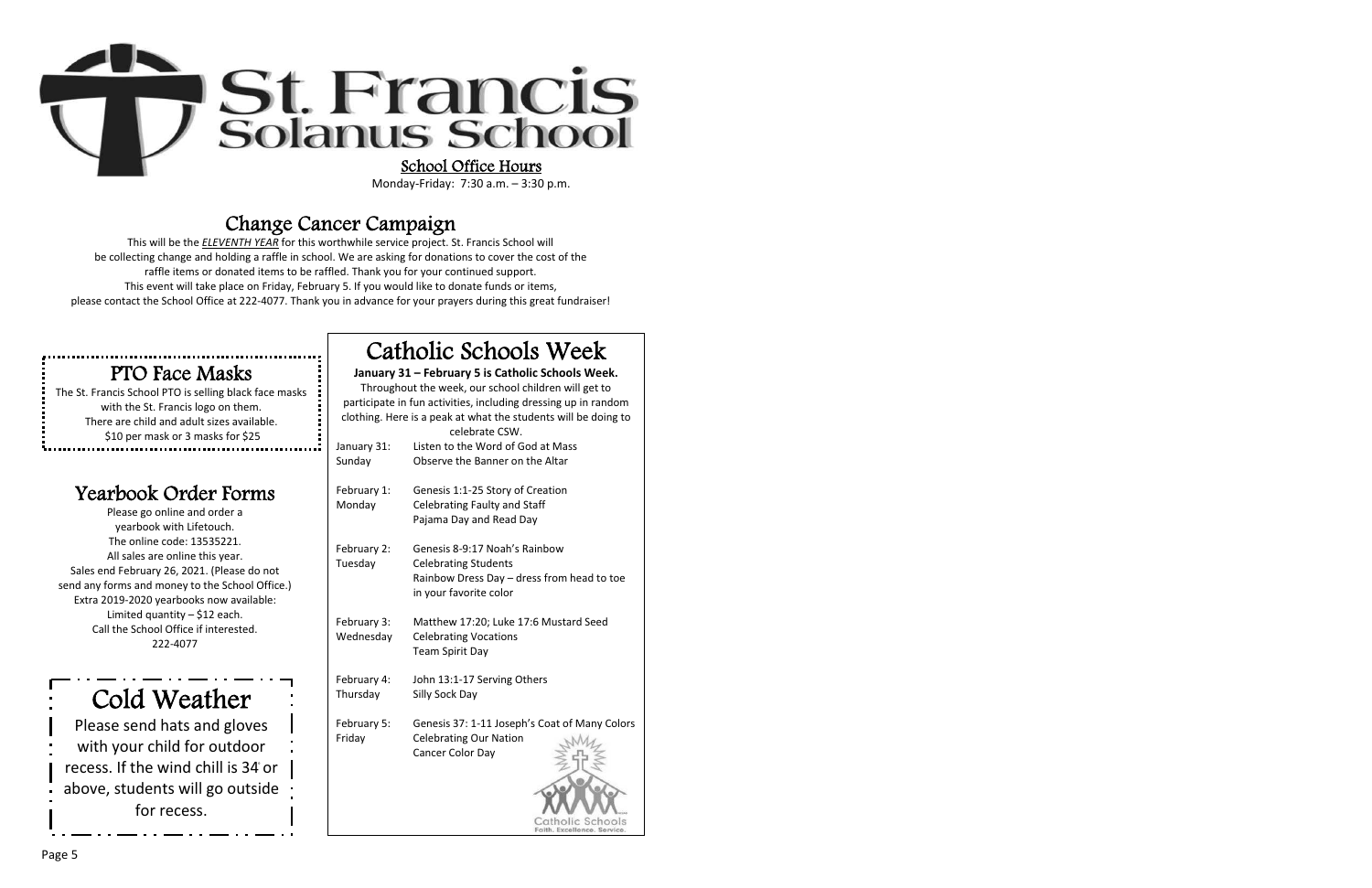| <b>February</b><br>$6 - 7$                      | <b>Altar Servers -</b><br>Weekend                                                                                                                       | <b>Communion Minister</b>                                                                                                                                                                                                     | <b>Ushers</b>                                                                                                                                      | Reader                          | Greeter                                                                                                                                                     |
|-------------------------------------------------|---------------------------------------------------------------------------------------------------------------------------------------------------------|-------------------------------------------------------------------------------------------------------------------------------------------------------------------------------------------------------------------------------|----------------------------------------------------------------------------------------------------------------------------------------------------|---------------------------------|-------------------------------------------------------------------------------------------------------------------------------------------------------------|
| Saturday<br>4:30 p.m.                           | Aubrey Waterkotte<br>Jayce Vonderhaar                                                                                                                   | Rose Pillars                                                                                                                                                                                                                  | <b>Harold Vahle</b><br><b>Russell Rohrer</b><br>Tim Reichert<br>Greg Ehrhardt<br>Philip Kemner<br>John Davis                                       | John Venegoni<br>Nancy Venegoni |                                                                                                                                                             |
| Sunday<br>7:00 a.m.                             | lan Lynch<br>Zane Putman                                                                                                                                | <b>Steve Peters</b>                                                                                                                                                                                                           | Joe Bernhardt<br>Nathan Koetters<br>Robert Harman<br>Roch Schulte<br>Ed Zanger<br>Jim Wilper                                                       | Paul Brown                      |                                                                                                                                                             |
| Sunday<br>9:00 a.m.                             | <b>Morgan Patton</b><br>Makayla Patton                                                                                                                  | Becky Gengenbacher                                                                                                                                                                                                            | Karl Venvertloh<br><b>Gary Darnell</b><br>Diann Cole<br><b>Terry Nall</b><br><b>Rob Haistings</b><br><b>Mark Dietrich</b>                          | Rick Gengenbacher               |                                                                                                                                                             |
| Sunday<br>$11:00$ a.m.                          | Mia Vranjes<br>Allie Vranjes                                                                                                                            | Sue Holbrook                                                                                                                                                                                                                  | Mike Holbrook<br><b>Bud Voss</b><br><b>Drew Erwin</b><br><b>Steve Obert</b><br>James Doellman<br>Sam Vranjes                                       | Rosanna Voss                    |                                                                                                                                                             |
|                                                 | <b>Saturday Morning</b><br><b>Drake Dodd &amp; Abram Wiewel</b><br>February 6<br>8:00 a.m.<br><b>Mass Servers</b>                                       |                                                                                                                                                                                                                               |                                                                                                                                                    |                                 |                                                                                                                                                             |
| <b>HOME</b><br><b>INSPECTIO</b>                 | <b>MIKE LANSING</b><br>217-224-3296<br><b>MOLD TESTING</b><br>Certified Environmental Inspector                                                         | icks<br>Teleflora<br>gardens<br><b>FLORISTS &amp; GIFTS</b><br>223-1403<br><b>TV Mass for Shut-ins</b><br>The Fourth Degree, Knights of Columbus                                                                              | $\bullet$<br>BUILDING CE<br>2000 N. 12th Street<br><b>Quincy, IL 62301</b><br>217-223-3791                                                         |                                 | <b>MIDWEST INSURANCE SERVICES</b><br>of Quincy, Inc.<br>MICHAEL S. DISSELER<br>insuringquincy.com<br>217-653-7213<br>Auto . Home . Business . Health . Life |
|                                                 |                                                                                                                                                         | broadcasts Mass for the Shut-ins<br>every Sunday at 10:30 a.m. on Channel ABC<br>(Basic Cable Channel 3).                                                                                                                     | woodmartbuildingcenter.com<br><b>Your Project Partner!</b>                                                                                         |                                 | 600 Jersey St., Quincy<br>217-222-1122<br>Rob Gengenbacher                                                                                                  |
|                                                 |                                                                                                                                                         | If you know of someone who would benefit from a<br>missal with Sunday and Daily Liturgies,<br>CONTACT Terry Obert and we will send a<br>Pray Together Missal FREE OF CHARGE.<br>Terry Obert, Faithful Navigator, 217-257-3161 |                                                                                                                                                    |                                 | <b>MS</b> Communications<br>Marcia Steinkamp<br>Nick Steinkamp                                                                                              |
| <i><b>MIDAS</b></i>                             |                                                                                                                                                         | Walter Scott Reed                                                                                                                                                                                                             |                                                                                                                                                    |                                 | <b>Business Telephone &amp;</b><br><b>Internet Consultants</b>                                                                                              |
| 312 North 33rd Street<br>Quincy, Illinois 62301 |                                                                                                                                                         | 217-223-7022<br>Fax 217-223-0859<br>Pager 217-221-2312<br>A FRANCHISEE OF MIDAS INTERNATIONAL CORPORATION                                                                                                                     |                                                                                                                                                    |                                 | Phone: 217-224-8840<br>www.ms-comm.com                                                                                                                      |
|                                                 | Our twelve Angels<br><b>Colletta Middendorf</b><br><b>Mary Althoff</b><br><b>Irene Freiburg</b><br><b>Mary Futterer</b><br><b>Wilhelmina Kottendorf</b> | <b>Mary Wavering</b><br>Josephina Bohne<br><b>Bernadina "Birdie" Freund</b><br><b>Mary Hickey</b><br>Cecelia VonderHaar                                                                                                       | 12 Little Angels<br>Collection<br>A Tuition Assistance Fund<br>in honor<br>of the twelve little girls<br>who died<br>from the school fire of 1899. |                                 | Artwork by<br><b>Delaney Beard</b>                                                                                                                          |
|                                                 | <b>Olivia Timpe</b>                                                                                                                                     | <b>Margareth Werner</b>                                                                                                                                                                                                       | <b>Every Donation Makes a Difference!</b>                                                                                                          |                                 |                                                                                                                                                             |

**Sunday Missal Service • 1012 Vermont St. • Quincy, IL • 222-4030 • justin@sundaymissal.com • www.sundaymissal.com**